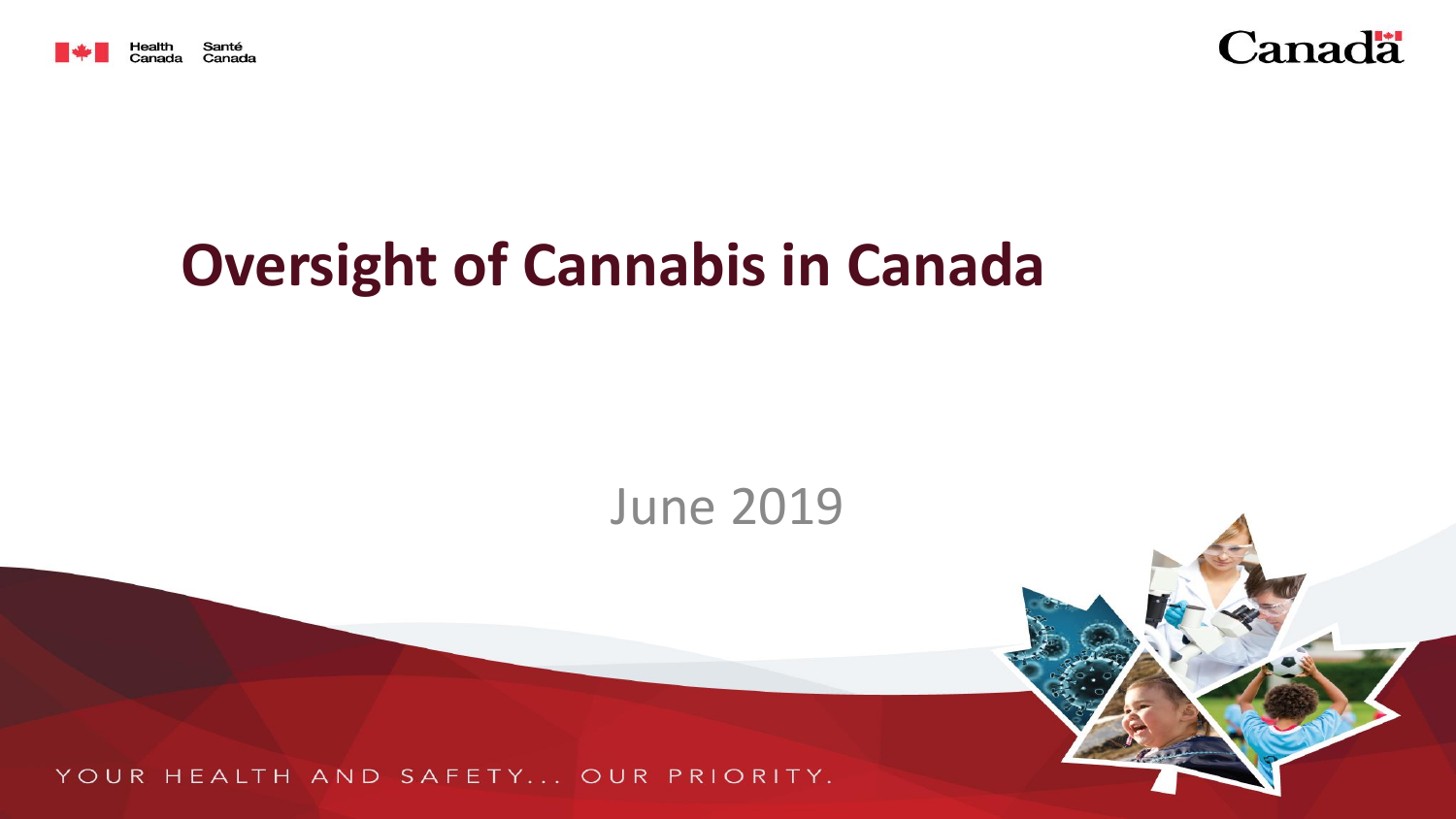## **The Cannabis Act**

- The Cannabis Act and supporting regulations came into force on October 17, 2018 with an aim to accomplish 3 goals:
	- Keep cannabis out of the hands of youth
	- Keep profits out of the pockets of criminals
	- Protect public health and safety by allowing adults access to legal cannabis
- The Act creates a strict legal framework for controlling the production, distribution, sale and possession of cannabis across Canada.
- Regulations to support the Act were published on July 11, 2018 and include:
	- Cannabis Regulations
	- Industrial Hemp Regulations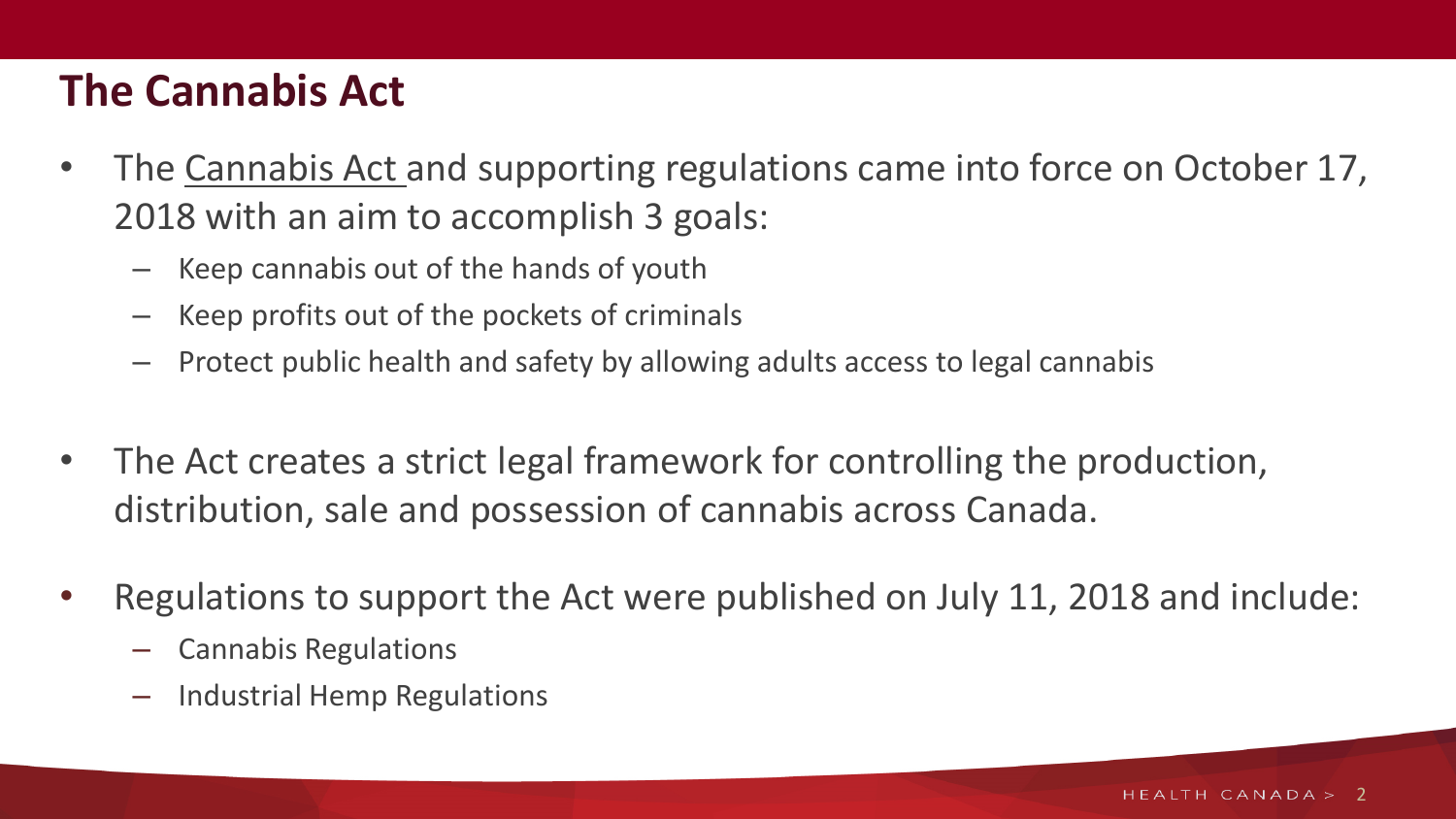## **What is legal?**

- Subject to provincial or territorial restrictions, adults who are 18 years of age or older are legally able to:
	- possess up to 30 grams of legal cannabis, **dried or equivalent** in non-dried form in public
	- share up to 30 grams of legal cannabis with other adults
	- buy dried or fresh cannabis and cannabis oil from a provincially-licensed retailer
		- in provinces and territories without a regulated retail framework, individuals are able to purchase cannabis online from federally-licensed producers
	- grow, from licensed seed or seedlings, up to 4 cannabis plants per residence for personal use
	- make cannabis products, such as food and drinks, at home as long as organic solvents are not used to create concentrated products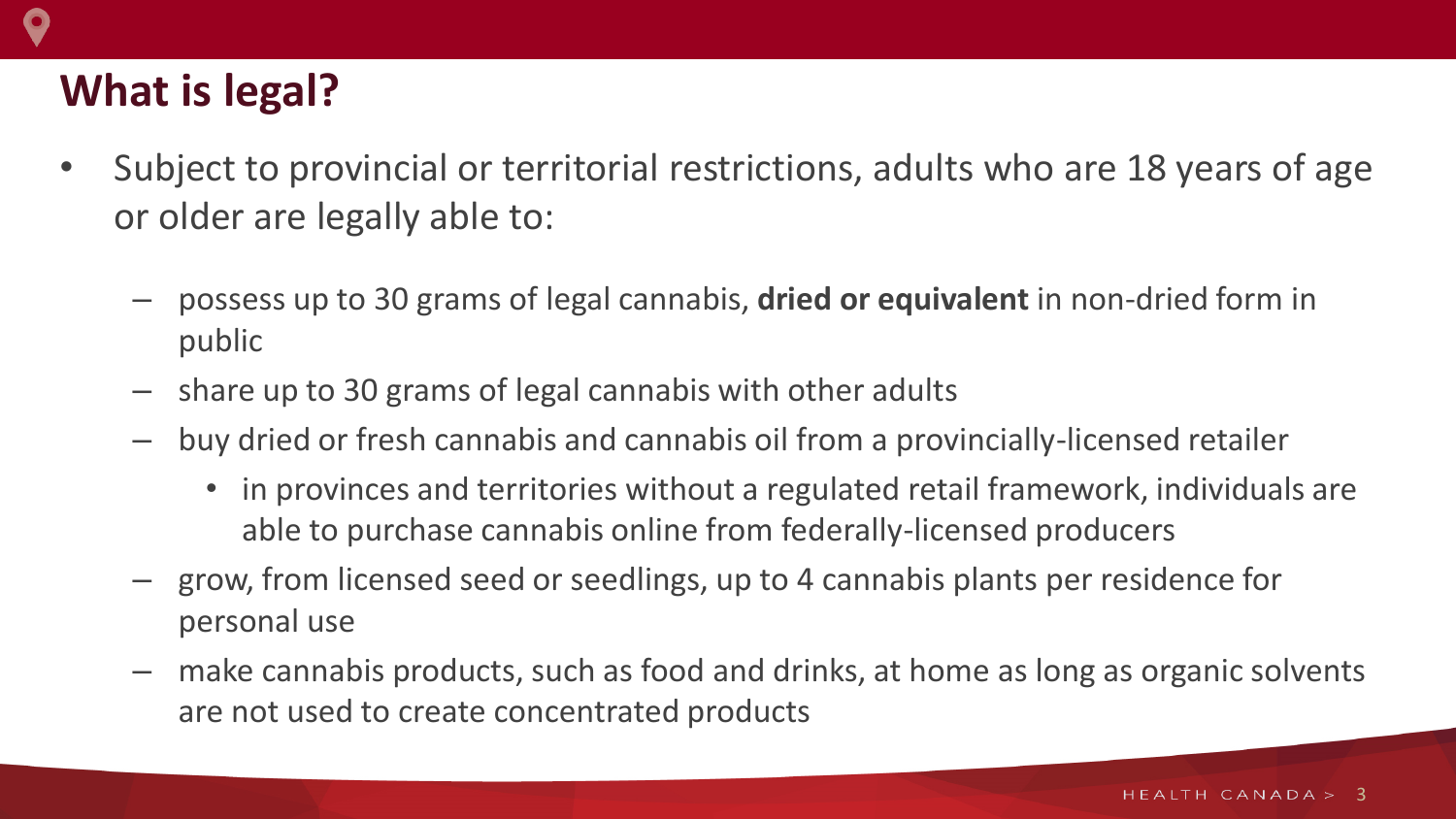## **The Cannabis Regulations**

- As set out in the *Cannabis Regulations*:
	- licences are required for
		- cultivating and processing cannabis
		- sale of cannabis for medical purposes
		- analytical testing of and research with cannabis
	- permits are required to import or export cannabis for:
		- scientific or medical purposes, or
		- industrial hemp
	- licence holders are subject to strict physical and personnel security requirements
	- plain packaging is required for cannabis products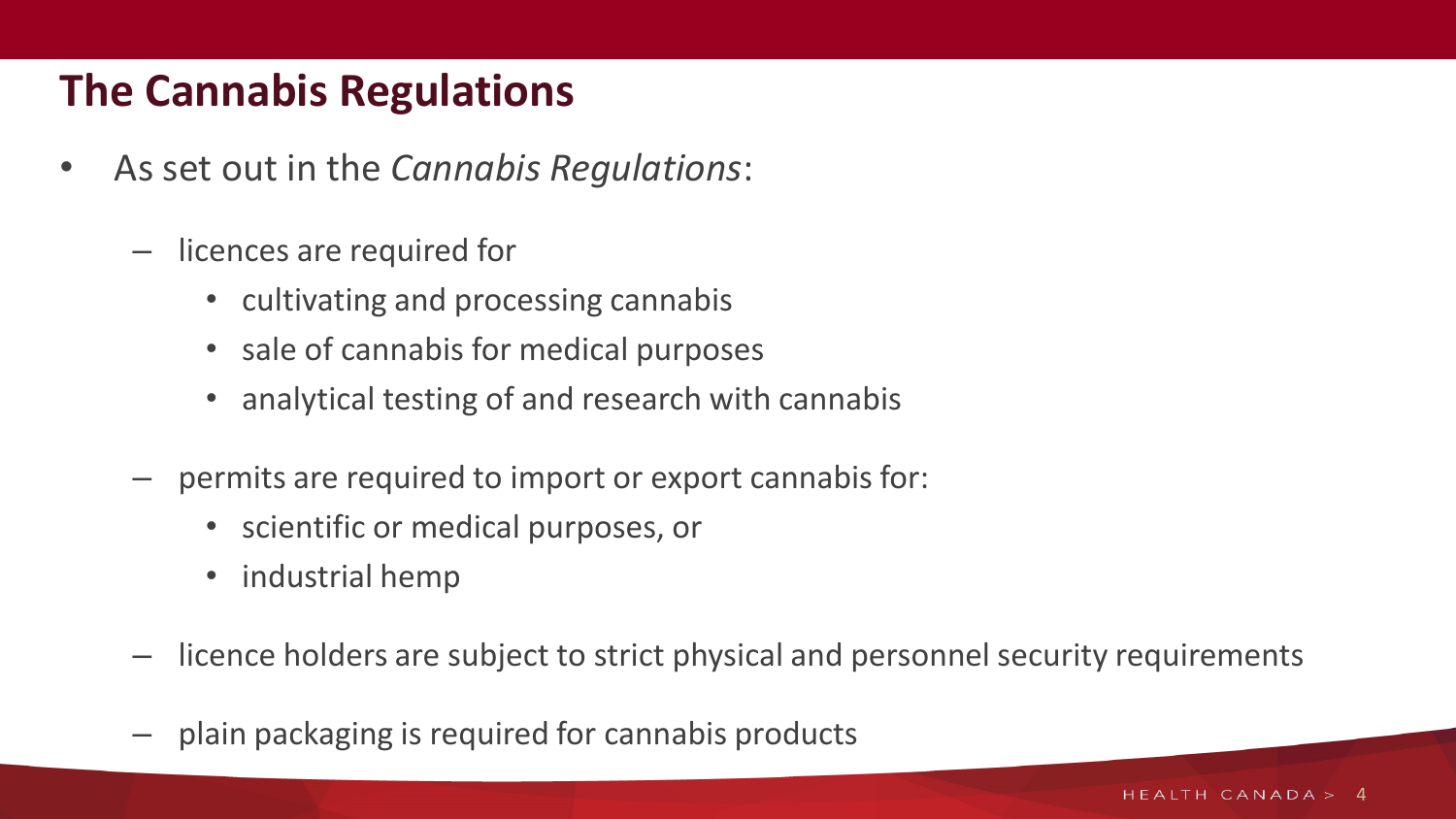#### **Industrial Hemp Regulations**

- Industrial hemp is cannabis that contains 0.3% tetrahydrocannabinol (THC) or less in the flowering heads and leaves.
	- The *Industrial Hemp Regulations* set out the requirements for cultivators of industrial hemp.
- *Industrial Hemp Regulations* had previously existed and while the new regulations are generally consistent with the previous regulations:
	- some changes were made, with the goal of aligning licence requirements to the relatively low risk posed by industrial hemp as compared with other varieties of cannabis.
	- the sale of hemp plants (flowers, leaves and branches) to licensed cannabis processors are permitted, to provide a source of low THC, high cannabidiol (CBD) cannabis products.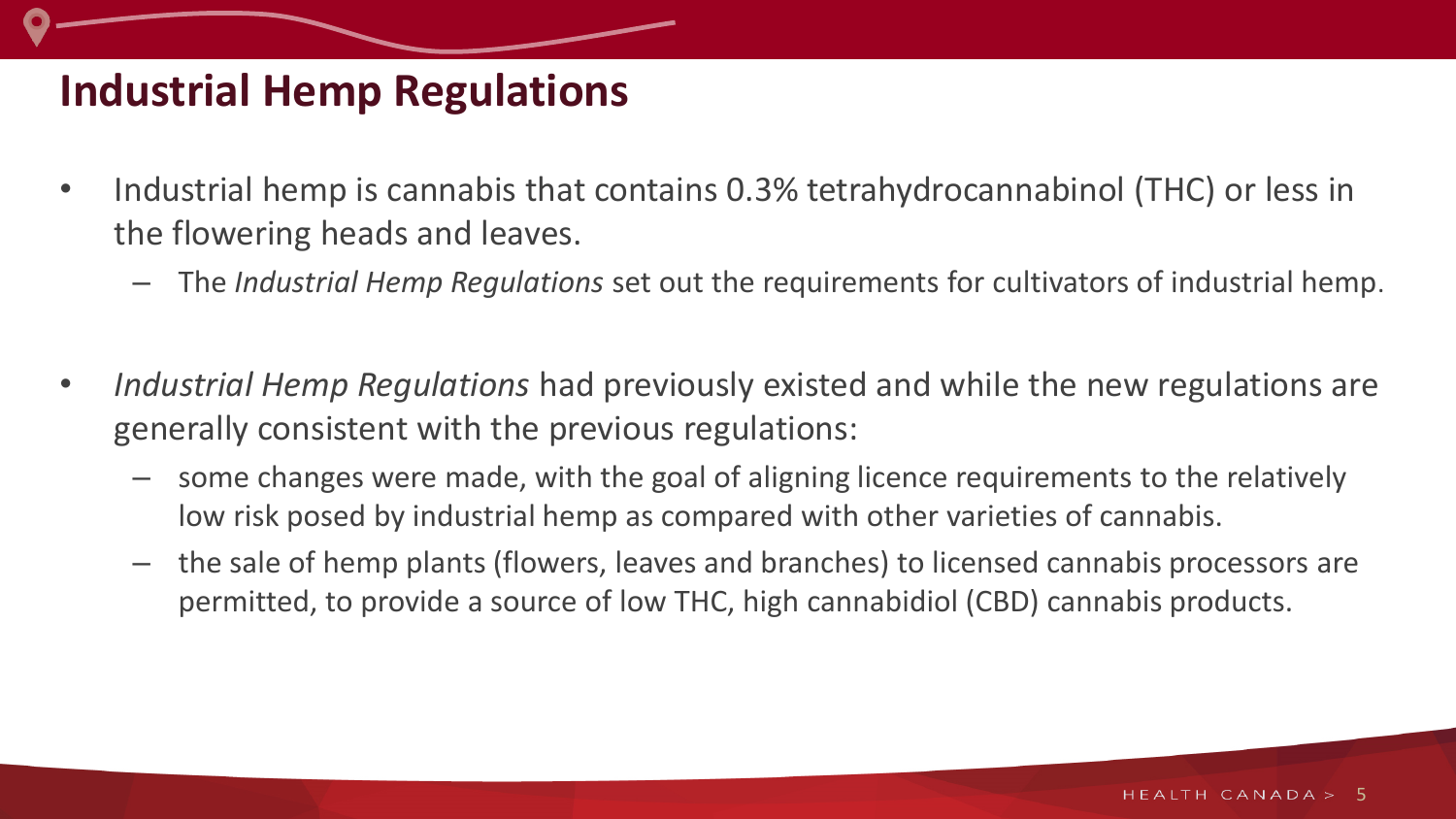## **Ammended Cannanbis Regulations**

- Amended *Cannabis Regulations* will come into force on October 17, 2019, to establish a regulatory framework for new products:
	- edible cannabis
	- cannabis extracts
	- cannabis topicals
- The amended regulations seek to reduce the health risks while providing for a broad diversity of cannabis products, which will help displace the illegal market.
	- These products pose unique health risks and thus appropriate safeguards are required.
- It is expected that a limited selection of products will appear gradually in physical or online stores, and no earlier than mid-December 2019. Federal licence holders will need to provide 60-days notice to Health Canada of their intent to sell new products.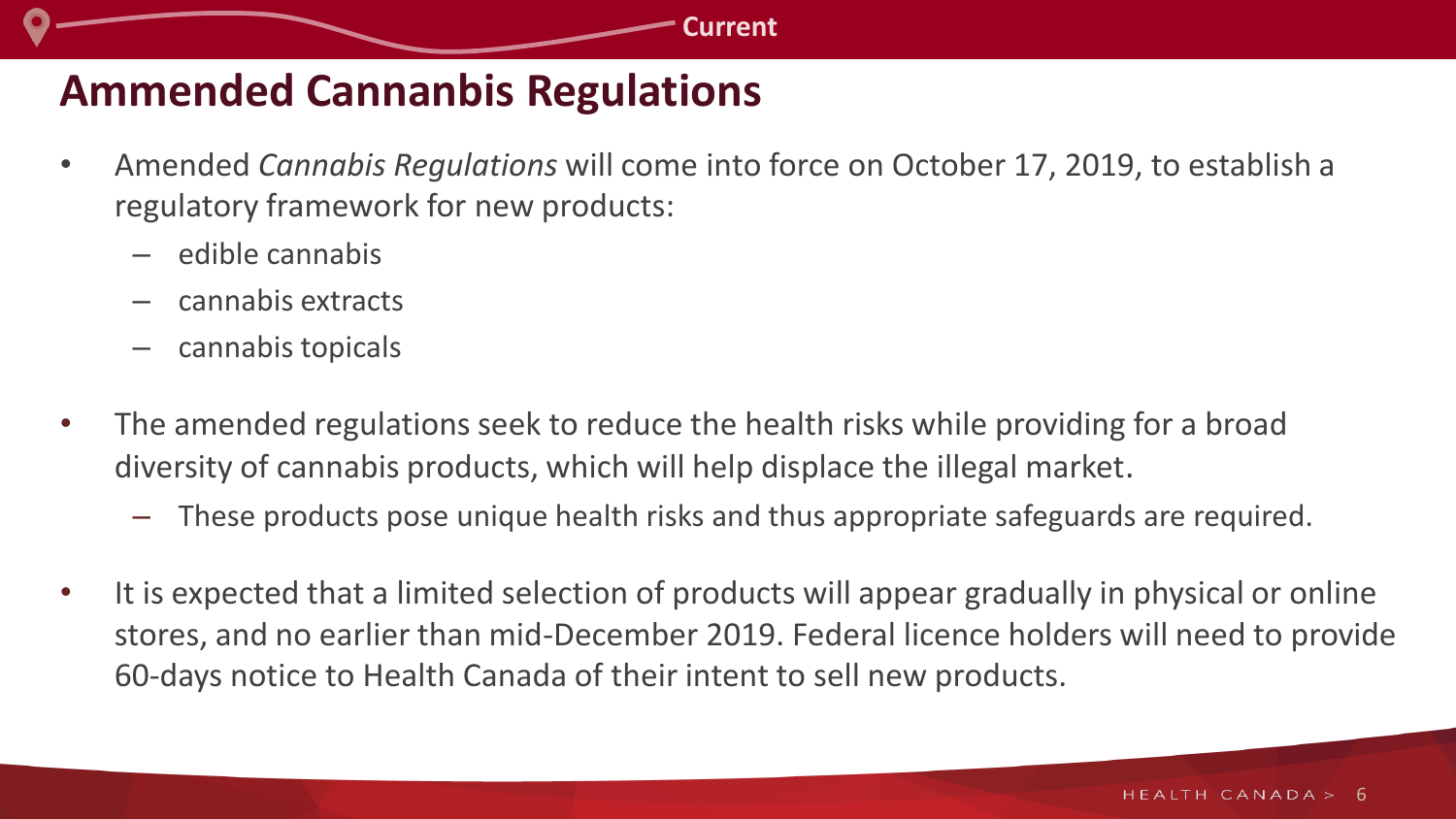## **Consultation and Engagement**

- Consultation and engagement have been a cornerstone of the approach to date.
- In June 2016 the Government of Canada created a Task Force on Cannabis Legalization and Regulation with a mandate to consult and provide advice on the design of a new legislative and regulatory framework for legal access to cannabis, consistent with the Government's commitment to "legalize, regulate, and restrict access."
	- The Task Force undertook extensive consultations with experts, patients, advocates, employers, industry, provinces/ territories municipalities and indigenous governments and organizations.
	- The Task Force delivered a report on the design of a new system to legalize, strictly regulate and restrict access to cannabis and the advice was considered by the Government of Canada as legislation and regulation was developed.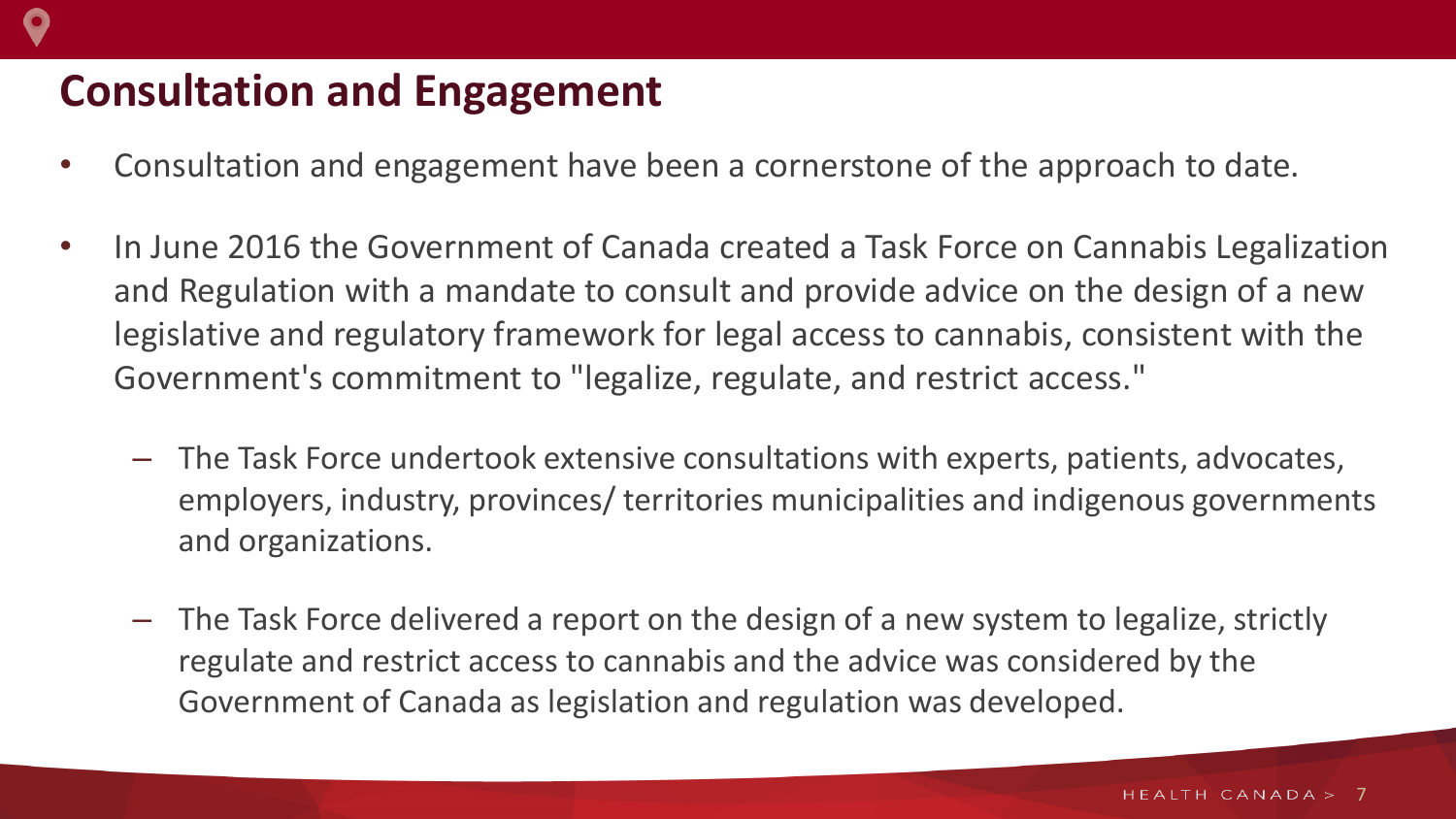## **Medical Cannabis**

- The current regime for medical cannabis continues to allow access to cannabis for people who need it for medical purposes.
- The new regulations replaced the *Access to Cannabis for Medical Purposes Regulations*  (ACMPR) however existing rules for access to cannabis for medical purposes were maintained.
	- Certain changes were made to create consistency with rules for non-medical use of cannabis, to improve patient access and to reduce the risk of abuse of the system.
- Patients authorized by their health care provider are still able to access cannabis for medical purposes by:
	- buying directly from a federally licensed seller
	- registering with Health Canada to produce a limited amount of cannabis for their own medical purposes
	- designating someone to produce it for them